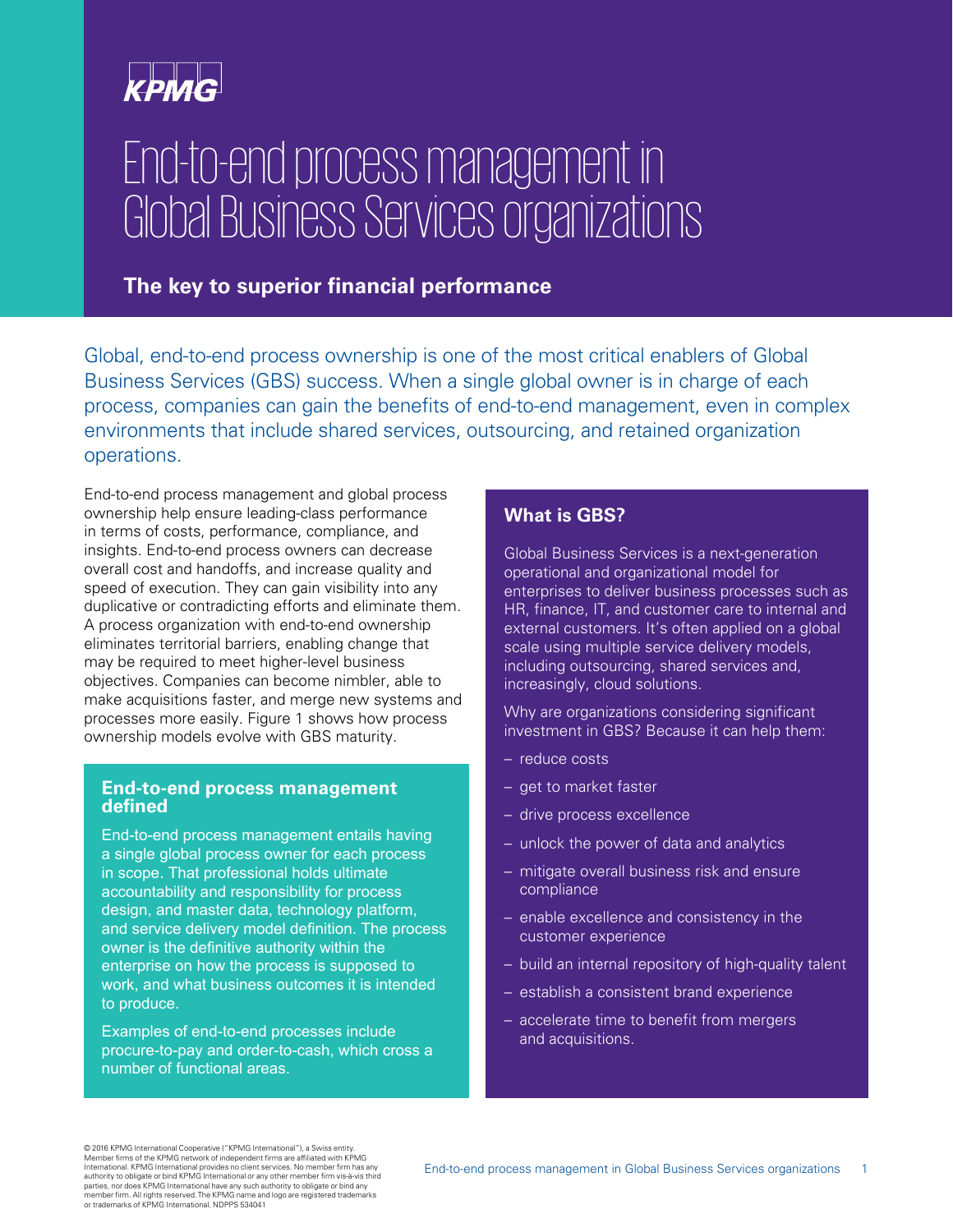### Process ownership models evolve with GBS maturity

#### **Figure 1**

| <b>Ad-Hoc</b>                                                                                                                                                                           | <b>Process Visibility</b>                                                                                                                                                                                | <b>Process</b><br><b>Standardization</b>                                                                                                                                                                                                                                       | <b>Process Discipline</b>                                                                                                                                                                                                                                      | <b>Process-Driven</b>                                                                                                                                                                                                                                |
|-----------------------------------------------------------------------------------------------------------------------------------------------------------------------------------------|----------------------------------------------------------------------------------------------------------------------------------------------------------------------------------------------------------|--------------------------------------------------------------------------------------------------------------------------------------------------------------------------------------------------------------------------------------------------------------------------------|----------------------------------------------------------------------------------------------------------------------------------------------------------------------------------------------------------------------------------------------------------------|------------------------------------------------------------------------------------------------------------------------------------------------------------------------------------------------------------------------------------------------------|
|                                                                                                                                                                                         |                                                                                                                                                                                                          |                                                                                                                                                                                                                                                                                |                                                                                                                                                                                                                                                                |                                                                                                                                                                                                                                                      |
| - Inconsistent/<br>non-standardized<br>process definition/<br>documentation<br>- Multiple formats<br>for process<br>documentation<br>- No or limited<br>change control<br>or versioning | Documentation<br>exists for most<br>major processes<br>Established<br>process archiving<br>and access<br>- Multiple formats<br>for process<br>documentation<br>- Some change<br>control or<br>versioning | - Standard process<br>designs are<br>formally defined<br>- Standard tools<br>and formats<br>Process<br>$\overline{\phantom{m}}$<br>governance<br>determines who<br>can approve<br>process changes<br>Governance<br>establishes<br>accountability<br>for process<br>performance | Standard<br>measures in<br>place for process<br>performance<br>Formalized<br>÷<br>continuous<br>improvement<br>Process<br>÷<br>monitoring used<br>to ensure process<br>compliance<br>Governance<br>establishes<br>accountability<br>for process<br>improvement | - Process<br>improvement<br>strategies are<br>developed and<br>implemented<br>Process<br>$\rightarrow$<br>innovation<br>used to create<br>competitive<br>capabilities<br>Governance<br>÷<br>establishes<br>accountability<br>for process<br>strategy |

KPMG's analysis<sup>1</sup> of Global 1000 organizations shows a high correlation between global process ownership and above-average financial performance. For example, per KPMG's GBS maturity research across more than 200 enterprises, GBS organizations with high levels of maturity deliver year-on-year SG&A savings of 1.8 percent per year, versus flat SG&A for lower-performing organizations. To put this in perspective, this equates to roughly \$50 million per year savings for a \$10 billion company.

KPMG, Strategic Visions on the Sourcing Market 2015.

#### **Challenges**

In practical application, managing end-to-end processes and enabling global ownership is hard to do. Processes must be integrated across multiple functions, geographies, and business units, often using shared services and outsourcing along with retained organization resources. Integrated information technology applications and systems must be in place—often significantly enhanced or implemented anew—to enable the integration.

Change management efforts also play a vital role in enabling global process ownership. Companies have historically cherry-picked the functions they moved into shared services, left in a retained organization, or outsourced. As a result, issues can arise over ownership and span of control, functional responsibilities, handoffs, and support technology. More than one group—internally and externally—is managing a process, each reluctant to let go of their piece of it, yet also reluctant to take responsibility when something goes wrong.

© 2016 KPMG International Cooperative ("KPMG International"), a Swiss entity. Member firms of the KPMG network of independent firms are affiliated with KPMG<br>International. KPMG International provides no client services. No member firm has any<br>authority to obligate or bind KPMG International or any o parties, nor does KPMG International have any such authority to obligate or bind any member firm. All rights reserved. The KPMG name and logo are registered trademarks or trademarks of KPMG International. NDPPS 534041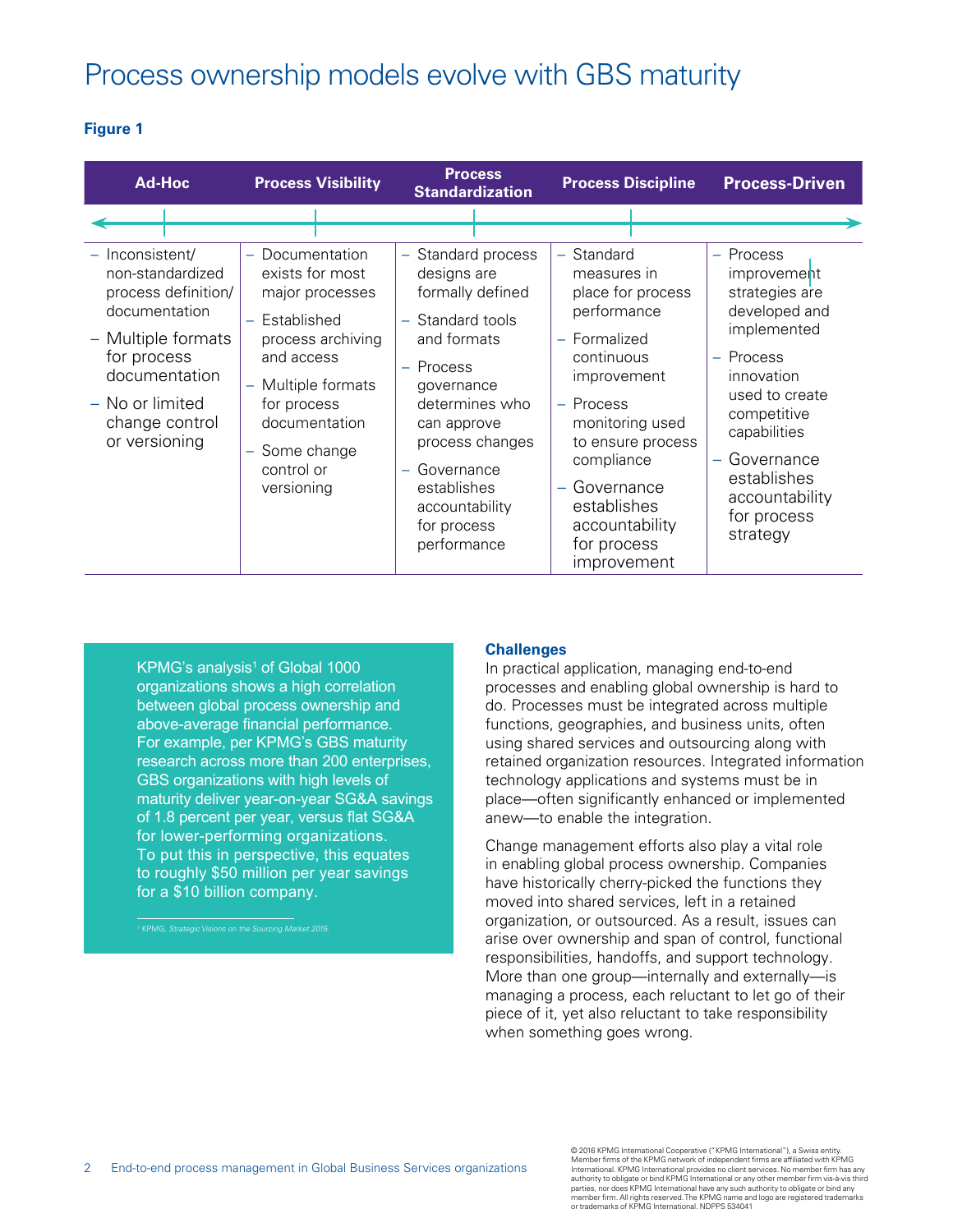#### **Leading practices**

While no single solution fits all situations, our experience working with many of the world's largest GBS organizations does point to some of the leading practices that the best share in common when implementing end-to-end process management.

- They focus on end-to-end design and service delivery.
- Common responsibilities for process owners include defining the process, master data, the technology platform, and the service delivery model.
- In most cases, process owners are part of GBS or shared between GBS and the function (a hybrid GBS).
- End-to-end ownership is accompanied by responsibility, and individual performance measures drive accountability for expected results.
- Executive sponsorship is a key enabler of process ownership.
- For the best success, organizations institute process ownership at the start of the GBS journey.

## KPMG's GBS framework is optimized and enabled by 10 dimensions

 $\Omega$ 



**Delivery and sourcing strategy**

A focused, holistic approach for getting the people and the enterprise ready, willing, and able to fully adopt and sustain changes through targeted strategies promoting understanding, buy-in, and ownership